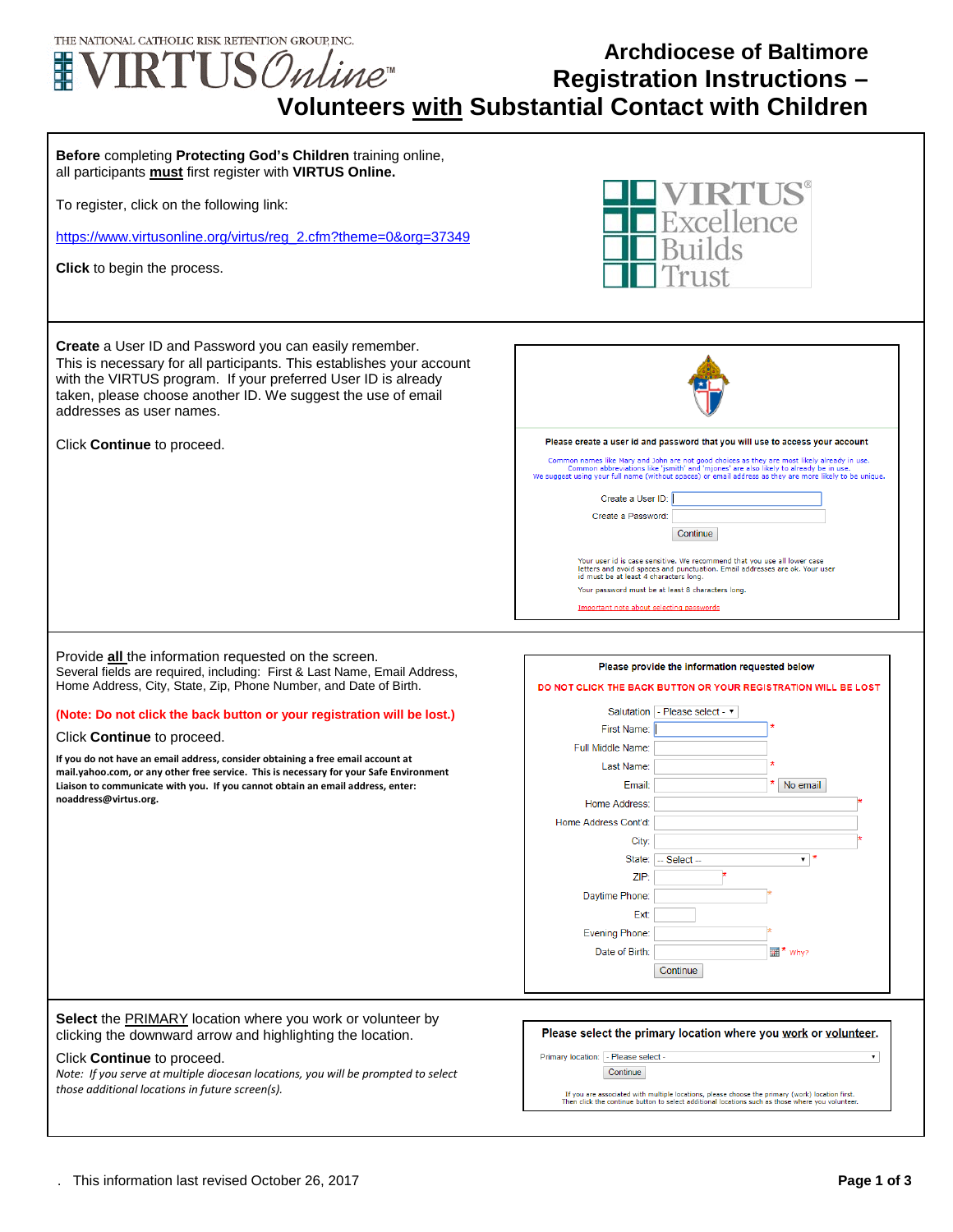| THE NATIONAL CATHOLIC RISK RETENTION GROUP. INC.<br><b>Archdiocese of Baltimore</b><br>$\text{VIRTUS} \mathcal{O}$ nline<br>臦<br><b>Registration Instructions -</b><br><b>Volunteers with Substantial Contact with Children</b>                                    |                                                                                                                                                                                                                                                                                                                                                                                                                                                                                                                                                                                                                                                                                                                                                                                                                                                                                                                                                                                                                                                                                                                                                                                                                                                                                                                                                                                                                                                                                                                                           |  |
|--------------------------------------------------------------------------------------------------------------------------------------------------------------------------------------------------------------------------------------------------------------------|-------------------------------------------------------------------------------------------------------------------------------------------------------------------------------------------------------------------------------------------------------------------------------------------------------------------------------------------------------------------------------------------------------------------------------------------------------------------------------------------------------------------------------------------------------------------------------------------------------------------------------------------------------------------------------------------------------------------------------------------------------------------------------------------------------------------------------------------------------------------------------------------------------------------------------------------------------------------------------------------------------------------------------------------------------------------------------------------------------------------------------------------------------------------------------------------------------------------------------------------------------------------------------------------------------------------------------------------------------------------------------------------------------------------------------------------------------------------------------------------------------------------------------------------|--|
| Your selected location(s) are displayed on the screen.<br>Select YES, if you need to add secondary/additional locations.<br>(Follow instructions in previous step to select additional locations.)<br>Otherwise, if your list of locations is complete, select NO. | This is the list of locations with which you are associated:<br>Agnes School, St (Catonsville)<br>Do you work or volunteer in another location?<br><b>YES</b><br>NO.                                                                                                                                                                                                                                                                                                                                                                                                                                                                                                                                                                                                                                                                                                                                                                                                                                                                                                                                                                                                                                                                                                                                                                                                                                                                                                                                                                      |  |
| <b>Select</b> the role(s) that you serve within the Archdiocese of Baltimore<br>and/or parish/school. (Use descriptions supplied, to help determine<br>appropriate role(s) to select.)<br>Please check all roles that apply.<br>Click <b>Continue</b> to proceed.  | Please select the roles that you play within your diocese<br>Please check all that apply. You must select at least one role<br><b>Candidate for Ordination/Seminarian</b><br><b>Priest</b><br>This user is in their final preparation for Ordination to the Priesthood<br>hose ordained to the Priesthood<br>Religious Men and Women<br>Deacon<br>Those ordained as Deacons in the Archoiccese of Baltimore<br>Volunteer with Substantial Contact with Children<br>Educator<br>User volunteers with Substantial Contact with Children (is not compensated) for various<br>ministerial roles in the Anthelosese of Baltimore; schools, parishes or other sites that are<br>Teachers, Principals, Administrators, Vice Principals. This category does NOT include<br>catechists, teacher aides, or school support staff (secretaries, business managers etc.<br>under the auspices of the Bishop of Baltimore<br>Employee<br>Volunteer without Substantial Contact with Children<br>Inyone employed by the Archdiocese of Baltimore, other than clergy or Faculty<br>Jaer volundeers without Substantial Contact with Children (is not compensated) for various<br>Initiateds roles in the Anthologeae of Ballimore, achools, parishes or other sites that are<br>Inder the auspices of the Blahop of Bal<br><b>Independent Contractor</b><br>If you have a title within your diocese, please enter it below.<br>If you do not have a title, please briefly describe what you do for the diocese<br>Title or Diocesan function:<br>Continue |  |
| Please answer the following two questions:<br>Are you employed full or part time by the Archdiocese of Baltimore<br>or of its churches or schools?<br>Do you drive as a part of your position/job?                                                                 | Are you employed full or part time by the Archdiocese of Baltimore or of its churches or schools?<br>$\circ$ Yes $\circ$ No<br>Do you drive as a part of your position/job?<br>$\circ$ Yes $\circ$ No                                                                                                                                                                                                                                                                                                                                                                                                                                                                                                                                                                                                                                                                                                                                                                                                                                                                                                                                                                                                                                                                                                                                                                                                                                                                                                                                     |  |
| Click <b>Continue</b> to proceed.                                                                                                                                                                                                                                  | Continue                                                                                                                                                                                                                                                                                                                                                                                                                                                                                                                                                                                                                                                                                                                                                                                                                                                                                                                                                                                                                                                                                                                                                                                                                                                                                                                                                                                                                                                                                                                                  |  |
|                                                                                                                                                                                                                                                                    | Have you ever had your volunteer services or employment terminated by any parish, school or institution?                                                                                                                                                                                                                                                                                                                                                                                                                                                                                                                                                                                                                                                                                                                                                                                                                                                                                                                                                                                                                                                                                                                                                                                                                                                                                                                                                                                                                                  |  |
| <b>Please</b> answer the following three questions:<br>Have you ever had your volunteer services or employment<br>terminated by any parish, school or institution?                                                                                                 | $\odot$ Yes $\odot$ No<br>Have you been terminated from volunteer service or employment due to suspected child abuse?<br>$\bullet$ Yes $\circ$ No                                                                                                                                                                                                                                                                                                                                                                                                                                                                                                                                                                                                                                                                                                                                                                                                                                                                                                                                                                                                                                                                                                                                                                                                                                                                                                                                                                                         |  |
| Have you been terminated from volunteer service or employment<br>due to suspected child abuse?                                                                                                                                                                     | Have you ever been accused of physically, sexually or emotionally abusing a child or have you ever been accused of<br>neglecting a child?<br>© Yes © No<br>continue                                                                                                                                                                                                                                                                                                                                                                                                                                                                                                                                                                                                                                                                                                                                                                                                                                                                                                                                                                                                                                                                                                                                                                                                                                                                                                                                                                       |  |
| Have you ever been accused of physically, sexually or emotionally<br>abusing a child or have you ever been accused of neglecting a<br>child?                                                                                                                       |                                                                                                                                                                                                                                                                                                                                                                                                                                                                                                                                                                                                                                                                                                                                                                                                                                                                                                                                                                                                                                                                                                                                                                                                                                                                                                                                                                                                                                                                                                                                           |  |
| Click Continue to proceed.                                                                                                                                                                                                                                         |                                                                                                                                                                                                                                                                                                                                                                                                                                                                                                                                                                                                                                                                                                                                                                                                                                                                                                                                                                                                                                                                                                                                                                                                                                                                                                                                                                                                                                                                                                                                           |  |
| Please review the following and respond to each of the following<br>documents.                                                                                                                                                                                     | <b>Archdiocese of Baltimore</b><br><b>Code of Conduct for Church</b><br>A Statement of Policy for the<br>Personnel of the Archdiocese of<br>Protection of Children & Youth<br><b>Baltimore</b>                                                                                                                                                                                                                                                                                                                                                                                                                                                                                                                                                                                                                                                                                                                                                                                                                                                                                                                                                                                                                                                                                                                                                                                                                                                                                                                                            |  |
| Code of Conduct for Church Personnel of the<br><b>Archdiocese of Baltimore</b>                                                                                                                                                                                     |                                                                                                                                                                                                                                                                                                                                                                                                                                                                                                                                                                                                                                                                                                                                                                                                                                                                                                                                                                                                                                                                                                                                                                                                                                                                                                                                                                                                                                                                                                                                           |  |
| A Statement of Policy for the Protection of Children<br>and Youth                                                                                                                                                                                                  | A Statement of Policy for the Protection of<br>Code of Conduct for Church Personnel of the<br>Children & Youth<br>Archdiocese of Baltimore                                                                                                                                                                                                                                                                                                                                                                                                                                                                                                                                                                                                                                                                                                                                                                                                                                                                                                                                                                                                                                                                                                                                                                                                                                                                                                                                                                                                |  |
| To proceed, please Confirm by clicking on: "I hereby represent that<br>I have downloaded, read and understand the documents" and enter<br>your full name and today's date.                                                                                         | I hereby represent that I have downloaded, read,<br>and understand this document.                                                                                                                                                                                                                                                                                                                                                                                                                                                                                                                                                                                                                                                                                                                                                                                                                                                                                                                                                                                                                                                                                                                                                                                                                                                                                                                                                                                                                                                         |  |
| Click on Continue.                                                                                                                                                                                                                                                 | Please provide an electronic signature to confirm you have read the above<br>documents:<br>Full Name (first, middle and last)*<br>(John D. Smith)<br>Today's Date*<br>(mm/dd/yyyy)<br>Continue                                                                                                                                                                                                                                                                                                                                                                                                                                                                                                                                                                                                                                                                                                                                                                                                                                                                                                                                                                                                                                                                                                                                                                                                                                                                                                                                            |  |